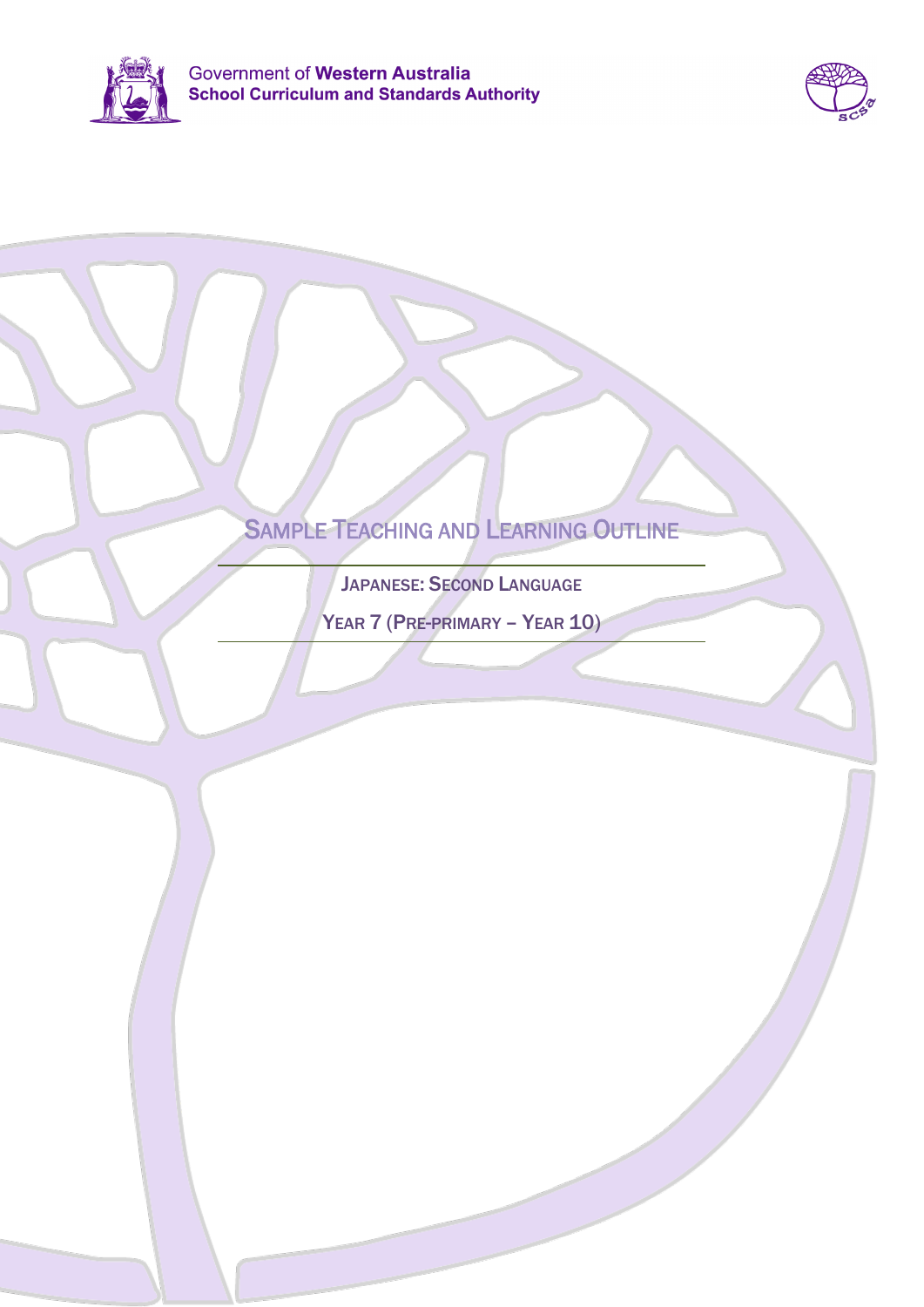Kaya. The School Curriculum and Standards Authority (the Authority) acknowledges that our offices are on Whadjuk Noongar boodjar and that we deliver our services on the country of many traditional custodians and language groups throughout Western Australia. The Authority acknowledges the traditional custodians throughout Western Australia and their continuing connection to land, waters and community. We offer our respect to Elders past and present.

#### **Copyright**

© School Curriculum and Standards Authority, 2021

This document—apart from any third party copyright material contained in it—may be freely copied, or communicated on an intranet, for noncommercial purposes in educational institutions, provided that the School Curriculum and Standards Authority (the Authority) is acknowledged as the copyright owner.

Copying or communication for any other purpose can be done only within the terms of the *Copyright Act 1968* or with prior written permission of the Authority. Copying or communication of any third party copyright material can be done only within the terms of the *Copyright Act 1968* or with permission of the copyright owners.

Any content in this document that has been derived from the Australian Curriculum may be used under the terms of the Creative Commons Attribution [4.0 International](https://creativecommons.org/licenses/by/4.0/) licence.

#### **Disclaimer**

Any resources such as texts, websites and so on that may be referred to in this document are provided as examples of resources that teachers can use to support their teaching and learning programs. Their inclusion does not imply that they are mandatory or that they are the only resources relevant to the learning area syllabus.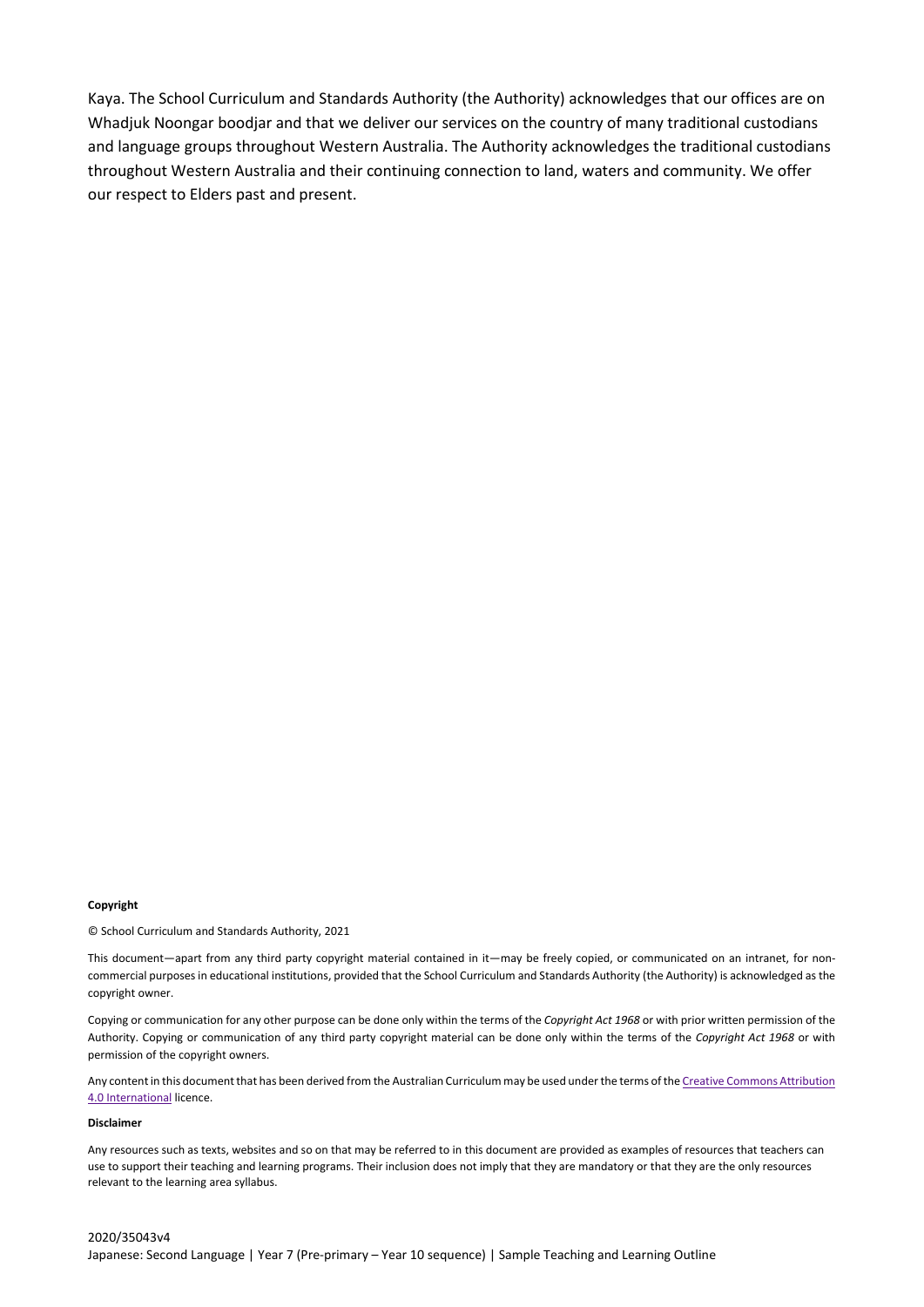This sample teaching and learning outline provides one possible approach through which the Japanese: Second Language syllabus within the Western Australian Curriculum: Languages can be taught. Consistent with the rationale of the Languages curriculum, this outline supports students' ability to communicate proficiently in a language other than English, with essential communication skills in that language, an intercultural capability, and an understanding of the role of language and culture in human communication.

## **Time allocation on which the outline is based**

Two hours of teaching per week, over one year

## **Prior knowledge**

The sample teaching and learning outline is based on the knowledge, understandings and skills students have learned during two hours per week of Japanese: Second Language studies from Years 3 to 6. More information related to this curriculum can be found in the Japanese: Second Language Pre-primary to Year 10 syllabuses at [https://k10outline.scsa.wa.edu.au/home/teaching/curriculum](https://k10outline.scsa.wa.edu.au/home/teaching/curriculum-browser/languages/japanese-p-10)[browser/languages/japanese-p-10.](https://k10outline.scsa.wa.edu.au/home/teaching/curriculum-browser/languages/japanese-p-10)

This sample teaching and learning outline provides a range of suggested learning activities and assessment tasks, aligned to the curriculum, through which students can apply their acquisition of knowledge, understanding and skills to the focus. The focus provides a broad context through which the content is taught. The outline suggests:

- teaching vocabulary and grammatical elements that show the breadth and depth of language and align with the curriculum
- text types relevant to the learning activities and assessments
- language learning and communication strategies relevant to the focus
- learning activities and assessments from which teachers may choose, according to their class's interests and abilities
- resources suitable to the focus.

It is not expected that teachers administer all learning activities and assessments. It is at the teacher's discretion which of the suggestions are suitable for formative and/or summative assessments. It is also at the teacher's discretion to use other activities and assessments.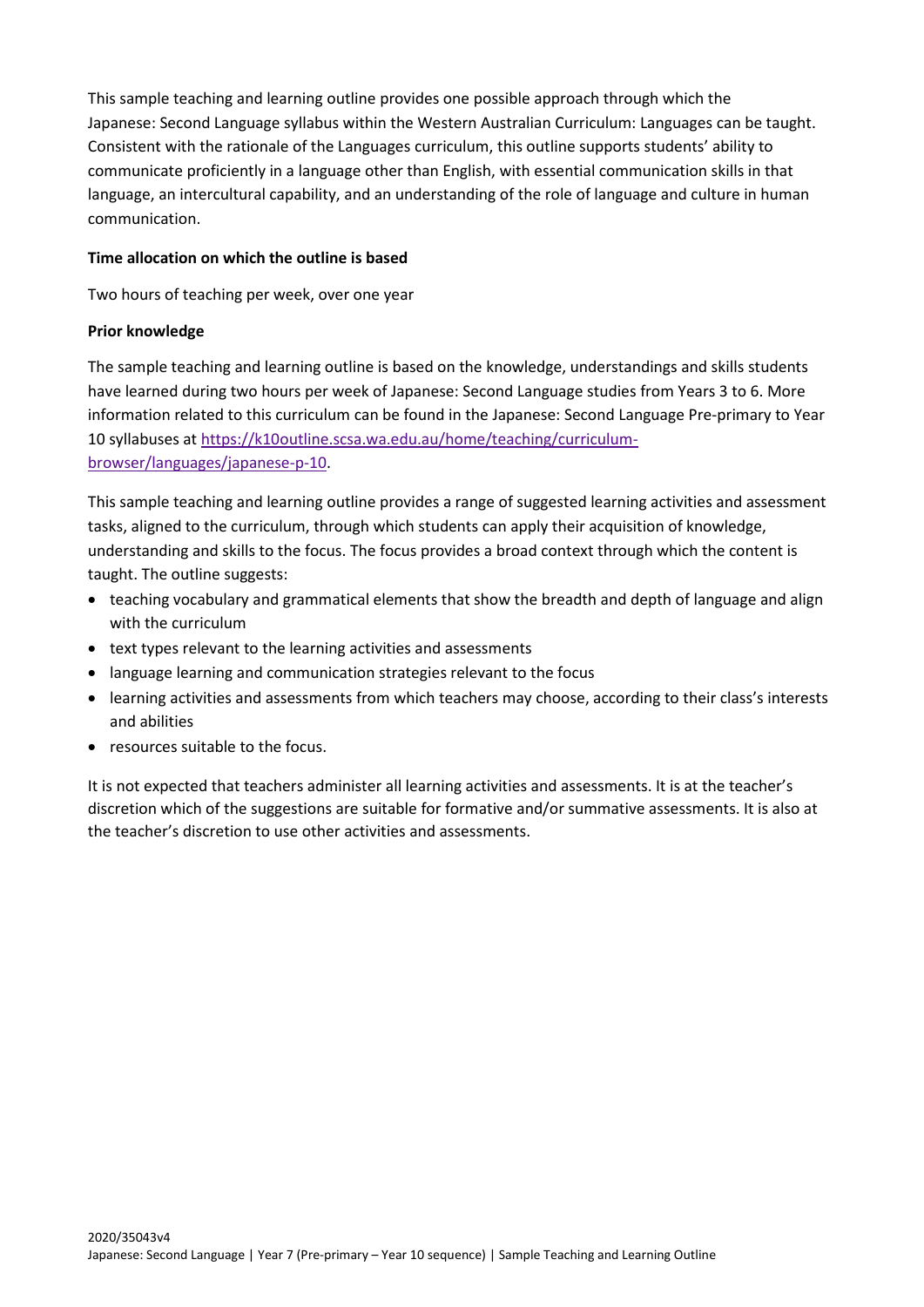## **Japanese: Second Language Year 7 (Pre-primary – Year 10 sequence) Sample Teaching and Learning Outline**

| Focus-わたし/ぼくのこと                                                                                                                                                                                           |                                                                                                                                                                                                                             |                                                                                                                                                                                                                                                                                                             |                                                                                                                                                                                |  |
|-----------------------------------------------------------------------------------------------------------------------------------------------------------------------------------------------------------|-----------------------------------------------------------------------------------------------------------------------------------------------------------------------------------------------------------------------------|-------------------------------------------------------------------------------------------------------------------------------------------------------------------------------------------------------------------------------------------------------------------------------------------------------------|--------------------------------------------------------------------------------------------------------------------------------------------------------------------------------|--|
| Communicating                                                                                                                                                                                             | <b>Understanding</b>                                                                                                                                                                                                        | Suggested teaching and learning activities and assessments                                                                                                                                                                                                                                                  | <b>Resources</b>                                                                                                                                                               |  |
| Initiate and participate in interactions with<br>peers and known adults, using rehearsed<br>descriptive and expressive language to talk<br>about, give opinions, share thoughts and                       | Recognise that katakana is used for loan<br>words, and that these words must be<br>pronounced within the combinations of<br>available Japanese sounds                                                                       | Students exchange information, give opinions, share thoughts and feelings on their own and others' hobbies,<br>collections and pastimes, personalities, when and where they were born (and died), pets and family relationships.<br><b>Teaching</b>                                                         | <b>Audiovisual texts</b><br>https://schoolsequella.det.nsw.edu.au/f<br>ile/fce83cb9-434f-4cab-a070-<br>32ad7a86d0a0/1/go-                                                      |  |
| feelings on people, social events and school<br>experiences, for example, パースの夏<br>はとてもあついですよ。;<br>あのレストランはおいしいです。<br>だから、いきましょう。;わたしは                                                                    | Recognise that in the copula desu and the<br>verb suffix masu, the 'u' is devoiced in<br>normal speech<br>Recognise all katakana, including voiced,<br>unvoiced, contracted and blended sounds                              | Teach and reinforce vocabulary and grammatical elements associated with:<br>• hobbies and pastimes, for example, しゅみは何ですか。わたしのしゅみはピアノとゲームです。<br>ひまな時に何をしますか。よくコンピューターでゲームをします。<br>• what instruments and sports they play, for example, どんなスポーツをしますか。やきゅうをします。<br>どんながっきができますか。ピアノができます。でも、じょうずじゃないです。      | nihongo.zip/index.htm<br>Go Nihongo - Introducing myself -<br>Students introduce themselves in<br>Japanese. This activity can be accessed<br>from https://www.scootle.edu.au/. |  |
| うちから学校まであるきます。でも、<br>妄だちはバスで行きます。                                                                                                                                                                         | using the kana chart<br>Write words and phrases using both kana                                                                                                                                                             | • how often they participate in their hobbies, sports or pastimes, for example, まい 日 やきゅうをします。<br>そして、ときどき、サッカーをします。                                                                                                                                                                                        | https://schoolsequella.det.nsw.edu.au/f<br>ile/fce83cb9-434f-4cab-a070-<br>32ad7a86d0a0/1/go-                                                                                  |  |
| Engage in tasks and activities that involve<br>planning, such as hosting a Japanese class<br>or visitor, an excursion to a Japanese<br>restaurant, or preparing for a real or virtual                     | and <i>kanji</i> , for example, 犬きい 車; 小さい<br>未<br>Use furigana to support the reading of<br>unfamiliar kanji                                                                                                               | ● where they participate in their hobbies, sports or pastimes, for example, 学校 でやきゅうをします。<br>こうえんでテニスをします。<br>• why they like their hobbies, sports and pastimes, for example, サッカーはたのしいです。だから、<br>好きです。                                                                                                    | nihongo.zip/index.htm<br>Go Nihongo - Pet Competition - The<br>Japanese class has decided to hold a pet<br>show. Meet their pets and see if you                                |  |
| event, trip or excursion, considering<br>options, negotiating arrangements and<br>participating in transactions, for example,<br>-<br>六時半に学校であいましょう。;                                                     | Understand and control context-related<br>vocabulary and develop understanding of<br>how to control elements of the Japanese<br>grammatical system, including;                                                              | • what they used to play when they were younger, for example, 小 さい 時、からてをしました。<br>● describing friends and family, for example, 父は先生です。 いつもいそがしいです。<br>わたしのしん 友 はセーラさんです。                                                                                                                                   | agree with the judges' decision.<br>https://www.scootle.edu.au/<br>Speed Dating - Toshi goes speed dating<br>to find himself a girlfriend.                                     |  |
| バスでえんそくに行きます。<br>Access and summarise key information and<br>supporting details from texts related to<br>aspects of their personal and social worlds                                                      | • understanding the different functions of<br>a range of particles, for example, が<br>(topic marker), を (object marker), に<br>(time, date, place, destination, for), $\geq$<br>(and, with), $\heartsuit$ (location, action, | ● describing physical appearance and personality, for example, お每さんは、せがたかいです。<br>わたしのしん友は、自が大きいです。<br>• how many and what type of pets students have and used to have, for example,<br>いぬを二ひきかっています。とりを三わかっていました。ペットをかっていません。                                                                               | <b>Audio texts</b><br>https://minnanokyozai.jp/kyozai/materi<br>al/KTS00156/en/render.do<br>Minnano Kyozai - People introduce<br>themselves and give information about         |  |
| Organise and present information and<br>ideas on texts related to aspects of their<br>personal and social worlds, using language<br>and modes of presentation to suit different<br>audiences and contexts | means), $\sim$ (direction,<br>destination), $\sim$ から ~まで (from, as<br>far as, distances)<br>describing daily routines and schedules<br>for a week, using a range of particles to                                           | Discuss with students:<br>• popular hobbies, sports and pastimes among young Japanese people<br>• popular Japanese pets.<br><b>Text types</b>                                                                                                                                                               | their families and hobbies.<br>https://minnanokyozai.jp/kyozai/materi<br>al/KTS00127/ja/render.do<br>Minnano Kyozai - People describe their                                    |  |
| Respond to imaginative texts by expressing<br>opinions about the themes and key ideas,<br>values and techniques used to engage and<br>entertain audiences                                                 | form sentences, for example, 六時<br>にうちで兄とごはんを食べます。<br>• using $\vee$ and $\angle$ adjectives in the                                                                                                                         | For the learning activities and assessments selected, expose students to, and teach as required, the textual<br>conventions of the following: description, email, interview, manga, poster, presentation, profile, role play, speech,<br>summary, survey.<br>Language learning and communication strategies | families.<br><b>Online resources</b><br>https://minnanokyozai.jp/kyozai/top/en                                                                                                 |  |
| Create and present simple, individual and<br>shared imaginative texts such as songs,<br>poems, plays or stories that involve<br>imagined characters, places and                                           | present tense in negative forms, for<br>example,おいしくないです。;<br>しずかじゃないです。                                                                                                                                                    | Strategies relevant to this focus include:<br>using key words, context, visual clues (including pictures and non-verbal signals) to guess meaning<br>• developing skills to work with others<br>• making lists of related vocabulary to aid memory                                                          | /render.do<br>Minnano kyozai - This website has a<br>wide variety of resources including<br>flashcards, audio texts and cultural<br>information about topics, such as sports   |  |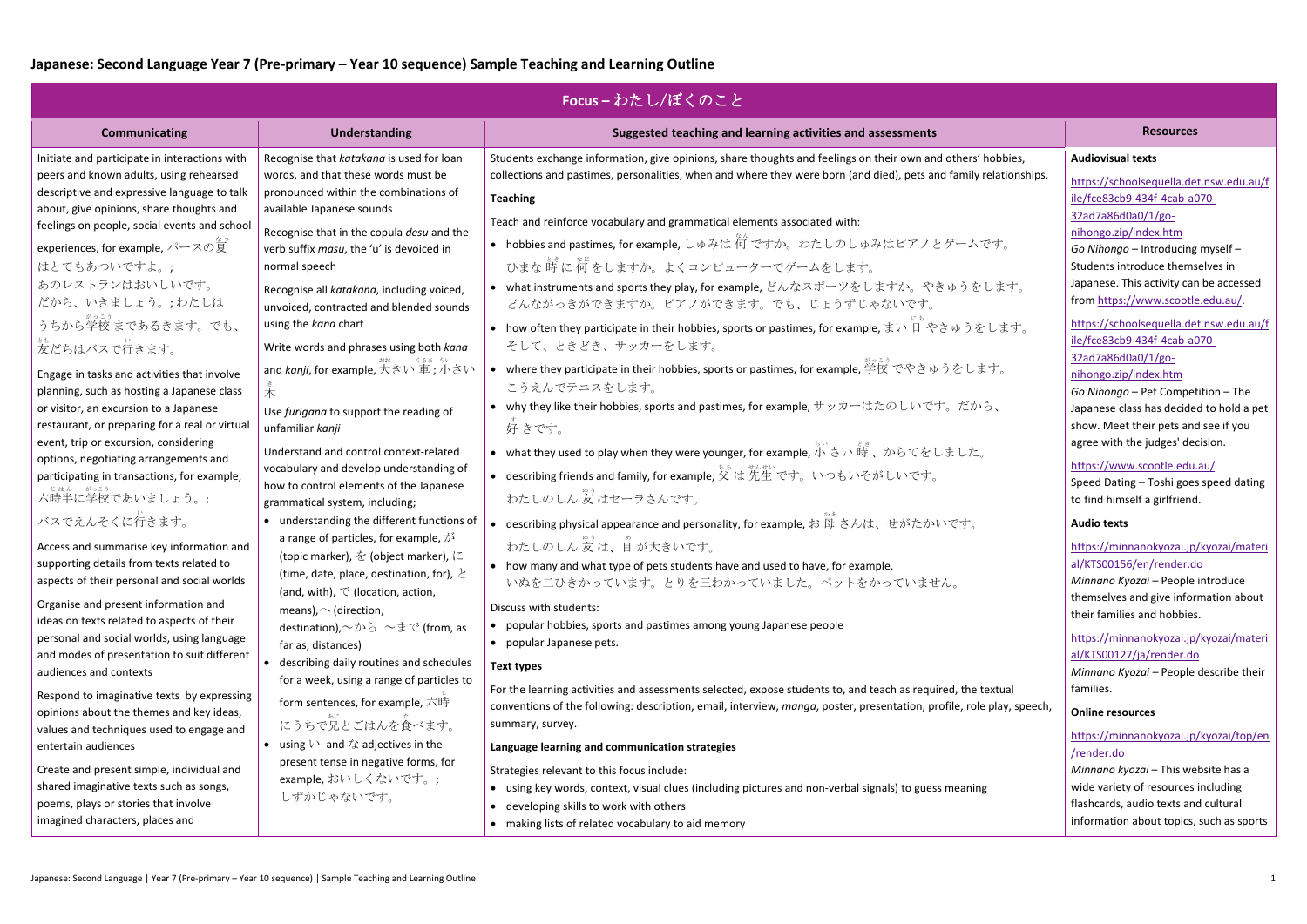| Focus - わたし/ぼくのこと                                                                                                                                                                                                                                                                                                                                                                                                                                                                                                                                                                                                                                                                                                                             |                                                                                                                                                                                                                                                                                                                                                                                                                                                                                                                                                                                                                                                                                                                                                                                                                                                                                                                                                                                                                                                                                                                                                                                                                                                                                                                                                                 |                                                                                                                                                                                                                                                                                                                                                                                                                                                                                                                                                                                                                                                                                                                                                                                                                                                                                                                                                                                                                                                                                                                                                                                                                                                                                                                                                                                                                                                                                                                                                                                                                                                                                                                                                                                                                                                                                                                                                                                                                                                                                                                                                                                                                                                                                                                                                                                                                                                                                                                           |                                                                                                                                                                                                                                                                                                                                                                                                                                                                                                                                                                                                                                                                                                                                                                                                                                                                                                                                                        |
|-----------------------------------------------------------------------------------------------------------------------------------------------------------------------------------------------------------------------------------------------------------------------------------------------------------------------------------------------------------------------------------------------------------------------------------------------------------------------------------------------------------------------------------------------------------------------------------------------------------------------------------------------------------------------------------------------------------------------------------------------|-----------------------------------------------------------------------------------------------------------------------------------------------------------------------------------------------------------------------------------------------------------------------------------------------------------------------------------------------------------------------------------------------------------------------------------------------------------------------------------------------------------------------------------------------------------------------------------------------------------------------------------------------------------------------------------------------------------------------------------------------------------------------------------------------------------------------------------------------------------------------------------------------------------------------------------------------------------------------------------------------------------------------------------------------------------------------------------------------------------------------------------------------------------------------------------------------------------------------------------------------------------------------------------------------------------------------------------------------------------------|---------------------------------------------------------------------------------------------------------------------------------------------------------------------------------------------------------------------------------------------------------------------------------------------------------------------------------------------------------------------------------------------------------------------------------------------------------------------------------------------------------------------------------------------------------------------------------------------------------------------------------------------------------------------------------------------------------------------------------------------------------------------------------------------------------------------------------------------------------------------------------------------------------------------------------------------------------------------------------------------------------------------------------------------------------------------------------------------------------------------------------------------------------------------------------------------------------------------------------------------------------------------------------------------------------------------------------------------------------------------------------------------------------------------------------------------------------------------------------------------------------------------------------------------------------------------------------------------------------------------------------------------------------------------------------------------------------------------------------------------------------------------------------------------------------------------------------------------------------------------------------------------------------------------------------------------------------------------------------------------------------------------------------------------------------------------------------------------------------------------------------------------------------------------------------------------------------------------------------------------------------------------------------------------------------------------------------------------------------------------------------------------------------------------------------------------------------------------------------------------------------------------------|--------------------------------------------------------------------------------------------------------------------------------------------------------------------------------------------------------------------------------------------------------------------------------------------------------------------------------------------------------------------------------------------------------------------------------------------------------------------------------------------------------------------------------------------------------------------------------------------------------------------------------------------------------------------------------------------------------------------------------------------------------------------------------------------------------------------------------------------------------------------------------------------------------------------------------------------------------|
| <b>Communicating</b>                                                                                                                                                                                                                                                                                                                                                                                                                                                                                                                                                                                                                                                                                                                          | <b>Understanding</b>                                                                                                                                                                                                                                                                                                                                                                                                                                                                                                                                                                                                                                                                                                                                                                                                                                                                                                                                                                                                                                                                                                                                                                                                                                                                                                                                            | Suggested teaching and learning activities and assessments                                                                                                                                                                                                                                                                                                                                                                                                                                                                                                                                                                                                                                                                                                                                                                                                                                                                                                                                                                                                                                                                                                                                                                                                                                                                                                                                                                                                                                                                                                                                                                                                                                                                                                                                                                                                                                                                                                                                                                                                                                                                                                                                                                                                                                                                                                                                                                                                                                                                | <b>Resources</b>                                                                                                                                                                                                                                                                                                                                                                                                                                                                                                                                                                                                                                                                                                                                                                                                                                                                                                                                       |
| experiences, to entertain peers and<br>younger audiences<br>Translate texts and compare their own<br>translation to classmates', noticing when it<br>is difficult to transfer meaning from one<br>language to the other<br>Interact and engage with members of the<br>Japanese-speaking community to share and<br>compare aspects of culture that affect<br>communication and notice how their own<br>culture impacts on language use, for<br>example, ways of expressing feelings or<br>politeness protocols associated with social<br>events<br>Consider how their own biography,<br>including personal experiences, family<br>origins, traditions and beliefs, interests and<br>experience, influences their identity and<br>communication | • using noun phrases with an adjective,<br>for example, きれいなうみです。;<br>おいしいレストランです。<br>• understanding that the exact word<br>order of noun phrases is not important<br>as long as they appear before the verb<br>and are accompanied by correct<br>particles<br>understanding the role of sentence-<br>ending particles in conversation, for<br>example, $\lambda$ for confirming or expecting<br>a response and $\downarrow$ for emphasis<br>• using adverbs as formulaic expressions,<br>for example, いつも、ときどき<br>• creating cohesion and flow by using<br>conjunctions, for example, $\check{\mathfrak{S}}$ to<br>• understanding how to indicate<br>politeness using $\leq$ and お prefixes, for<br>example, お名前;先生のご家族<br>Continue to build a metalanguage in<br>Japanese to describe and increase control<br>of grammatical concepts and language<br>elements<br>Understand how and why different scripts<br>are used in different types of texts<br>Understand variations in Japanese<br>language use that reflect different levels of<br>formality, authority and status<br>Understand that the Japanese language has<br>evolved and developed through different<br>periods of influence and change<br>Understand that Japanese language and<br>culture, like all languages and cultures, are<br>interrelated, both shaping and reflecting<br>each other | • checking dictionary for meaning of words.<br>Learning activities and assessments<br>In teaching the content, choose from the following and instruct/require students to:<br>• discuss popular Japanese hobbies, sports and pastimes and reflect on why they are popular<br>• survey a classmate about their hobbies and pastimes<br>• view the audiovisual text Introducing myself and then write their own personal information for their new friends<br>in English<br>• view the audiovisual text Pet competition, and then complete worksheets related to the text<br>• read texts describing people, summarise the information, propose perfect matches and justify their choices<br>• describe family members and/or friends orally or in writing<br>• express opinions, give reasons and understand another's point of view about hobbies and pastimes<br>• participate in a variety of interactive activities related to hobbies and pastimes<br>• write an email to a new Japanese friend, introducing themselves and giving some personal information<br>• make a video about their favourite hobbies and interests<br>• access and summarise information from written or spoken texts about hobbies and pastimes<br>• listen to or read descriptions of people's hobbies and pastimes and decide who they would (not) like as a friend<br>and why<br>• listen to or read descriptions of people's families and match to the pictures provided<br>• write the profile of a family member or friend<br>• write and perform in a role play about attending a Japanese party and introduce themselves using appropriate<br>verbal and non-verbal language to exchange information about their name, age, occupation, likes and dislikes<br>• research a famous Japanese person and give a presentation about him/her<br>• write and/or give a speech as if they were their pet or an imaginary pet describing themselves<br>translate a text describing a person and compare it to themselves<br>• write a profile for an imaginative family based on Sazae-san, Japan's longest-running animation show<br>• interview a Japanese anime character of their choice, such as Pikachu, Doraemon or Sailor Moon about their<br>hobbies and interests<br>• create own manga about their family or friends hobbies and interests in Japanese<br>• design a poster for a Japanese anime family<br>reflect on how their language use, related to the focus of themselves and others, has evolved since primary<br>school. | and pastimes to support the teaching<br>and learning of Japanese.<br>https://www.education.vic.gov.au/lang<br>uagesonline/japanese/japanese.htm<br>Languages Online - Interactive activities<br>for various topics including Nice to meet<br>you, My family, Animals, Sports and<br>Parts of the body.<br>http://www.sazaesan.jp<br>Anime - Sazae-san.<br>https://www.quia.com/jg/1969515.ht<br>ml<br>Quia - includes flashcards, matching<br>game and concentration game about<br>pets.<br>https://www.quia.com/cz/286632.html<br>Quia - includes flashcards, matching<br>game and concentration game about<br>sports.<br>https://www.quia.com/quiz/728624.ht<br>ml<br>Quia - includes flashcards, matching<br>game and concentration game about<br>family and pets.<br>https://minnanokyozai.jp/kyozai/materi<br>al/home/en/render.do<br>Minnano kyozai - List of Japanese<br>resources.<br>https://jisho.org<br>Japanese-English online dictionary. |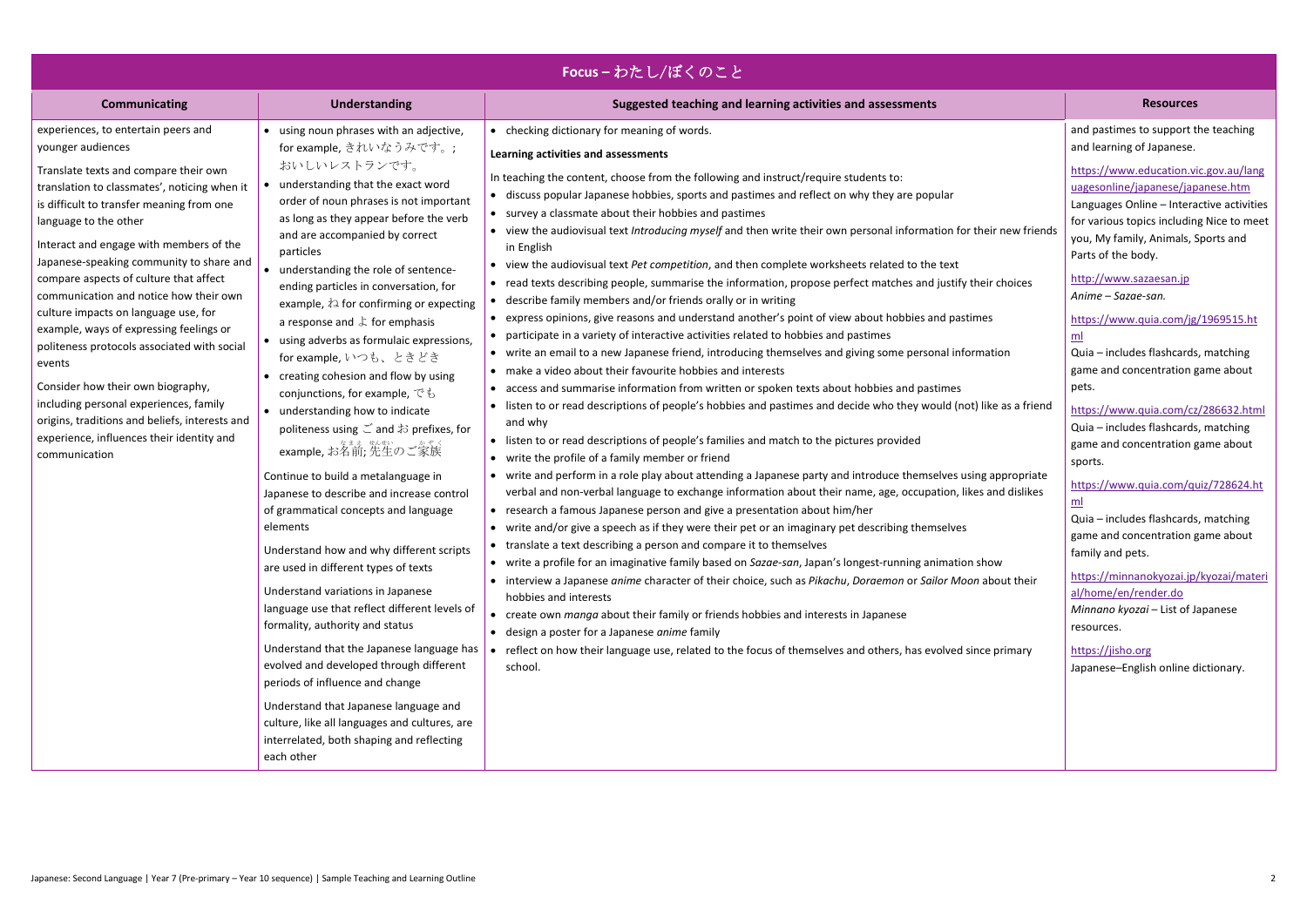| <b>Focus</b> – 学校 せいかつ                                                                                                                                                          |                                                                                                                                                                                                                        |                                                                                                                                                                                                                                                                                                                                                                    |                                                                                                                                        |  |
|---------------------------------------------------------------------------------------------------------------------------------------------------------------------------------|------------------------------------------------------------------------------------------------------------------------------------------------------------------------------------------------------------------------|--------------------------------------------------------------------------------------------------------------------------------------------------------------------------------------------------------------------------------------------------------------------------------------------------------------------------------------------------------------------|----------------------------------------------------------------------------------------------------------------------------------------|--|
| <b>Communicating</b>                                                                                                                                                            | <b>Understanding</b>                                                                                                                                                                                                   | Suggested teaching and learning activities and assessments                                                                                                                                                                                                                                                                                                         | <b>Resources</b>                                                                                                                       |  |
| Initiate and participate in spoken and<br>written interactions with peers and known<br>adults, using rehearsed descriptive and<br>expressive language to talk about, give       | Recognise that katakana is used for loan<br>words, and that these words must be<br>pronounced within the combinations of<br>available Japanese sounds                                                                  | Students exchange information, give opinions, share thoughts and feelings on their school subjects, timetables, the<br>school and its canteen, and before and after school activities. Students also plan for a member of the<br>Japanese-speaking community to talk about their school experiences and then compare with their own experience.<br><b>Teaching</b> | <b>Audiovisual texts</b><br>Chibi Maruko-chan:<br>ちびまる子ちゃん アニメ 第2<br>期 331 話『まる子、恐怖の通信                                                 |  |
| opinions, share thoughts and feelings on<br>people, social events and school<br>experiences, for example, パースの夏<br>はとてもあついですよ。;<br>あのレストランはおいしいです。<br>だから、行きましょう。;わたしは          | Recognise that in the copula desu and the<br>verb suffix masu, the 'u' is devoiced in<br>normal speech<br>Recognise all katakana, including voiced,<br>unvoiced, contracted and blended sounds<br>using the kana chart | Teach and reinforce vocabulary and grammatical elements associated with:<br>• school subjects, times and timetables, for example, 日本語は何時間目ですか。水よう日の二時間目で<br>す。学校 は三 時 におわります。一時間目 は 九時 から 九時四十分 までです。すう 学 はむずかしいで<br>す。<br>● before, during and after school activities, for example, 学校の前にジョギングをします。                                                              | 簿』の巻<br>https://youtu.be/xUE6-H2PhuU<br>ちびまる子ちゃん アニメ 第2<br>期 238話『夏休みの思い出』の<br>巻<br>https://youtu.be/uCcWA9Q56U0                       |  |
| うちから学校 まであるきます。でも、<br>。。<br>友だちはバスで行きます。                                                                                                                                        | Write words and phrases using both kana<br>and <i>kanji,</i> for example, 大きい 車 ; 小さい                                                                                                                                  | ☆★ ょゕん におんをしますか。ひる 休 みに、 友 だちとひるごはんを 食 べます。                                                                                                                                                                                                                                                                                                                        | Anime - Chibi Maruko-chan.<br>https://www.youtube.com/watch?time                                                                       |  |
| Engage in tasks and activities that involve<br>planning, such as hosting a Japanese class<br>or visitor, an excursion to a Japanese                                             | Use furigana to support the reading of<br>unfamiliar kanji                                                                                                                                                             | 学校のあとで、サッカーをします。<br>● schools, getting there, buildings and rules, for example, 学校 はパースにあります。<br>バスで 学校 へ 行 きます。きょうしつで 食 べてはいけません。<br>としょかんではなしてはいけません。                                                                                                                                                                                                            | continue=1&v=hL5mKE4e4uU&feature<br>=emb logo<br>School Lunch in Japan - It's not just<br>about eating!                                |  |
| restaurant, or preparing for a real or virtual<br>event, trip or excursion, considering<br>options, negotiating arrangements and<br>participating in transactions, for example, | Understand and control context-related<br>vocabulary and develop understanding of<br>how to control elements of the Japanese                                                                                           | ● school canteen menu options, for example, ひる 休みに何を食べますか。<br>ばいてんですしとサラダをかいます。オレンジジュースはありますか。<br>• school events like sporting, cooking or music competitions, school plays, movie nights, barbeques or dances, for                                                                                                                                               | https://www.youtube.com/watch?v=BC<br>3delZ66Cl&feature=youtu.be<br>School Meals.                                                      |  |
| 六時半に学校であいましょう。;<br>バスでえんそくに行きます。<br>Access and summarise key information and                                                                                                    | grammatical system, including;<br>• understanding the different functions of<br>a range of particles, for example, $\ddot{\psi}$<br>(topic marker), を (object marker), に                                               | example, 水 えいたいかいは 三月 です。あしたはえんそくです。きょうはうんどうかいです。<br>Discuss with students:<br>• Japanese school subjects and how the names of some subjects are abbreviated                                                                                                                                                                                                       | https://www.youtube.com/watch?v=ZY<br>DOxTSEfpM&feature=youtu.be<br>Satchels filled with memories -<br>Randoseru.                      |  |
| supporting details from texts related to<br>aspects of their personal and social worlds<br>Organise and present information and<br>ideas on texts related to aspects of their   | (time, date, place, destination, for), $\geq$<br>(and, with), $\heartsuit$ (location, action,<br>means), $\sim$ (direction,<br>destination), $\sim$ から ~まで (from, as<br>far as, distances)                             | • hours and days spent at school<br>• the time school starts and finishes in Australia and Japan<br>• compulsory years of school in Australia and Japan<br>• year levels, age groups and stages of schooling, for example, 小学一年生、高校一年生                                                                                                                             | https://www.youtube.com/watch?v=2o<br>XI2kE1VZ0&feature=youtu.be<br>Elementary School Life in Japan - The<br>School Day.               |  |
| personal and social worlds, using language<br>and modes of presentation to suit different<br>audiences and contexts                                                             | • describing daily routines and schedules<br>for a week, using a range of particles to<br>form sentences, for example, 六時                                                                                              | • the school year and school holidays<br>• school canteens and food vendors<br>• school assemblies and cultural ceremonies.                                                                                                                                                                                                                                        | https://www.youtube.com/watch?v=pk<br>7Xt3vcCl8&feature=youtu.be<br>School Events.                                                     |  |
| Respond to imaginative texts by expressing<br>opinions about the themes and key ideas,<br>values and techniques used to engage and<br>entertain audiences                       | にうちで兄とごはんを食べます。<br>• using $\vee$ and $\angle$ adjectives in the<br>present tense in negative forms, for                                                                                                               | <b>Text types</b><br>For the learning activities and assessments selected, expose students to, and teach as required, the textual<br>conventions of the following: comic, description, email, interview, list, plan, poster, report, role play, summary,<br>survey, table, timetable.                                                                              | https://www.asiaeducation.edu.au/publ<br>ic/sites/explorers/japanese/scenarios.ht<br><u>ml</u><br>Big Brother Swap - Two big brothers, |  |
| Create and present simple, individual and<br>shared imaginative texts such as songs,<br>poems, plays or stories that involve<br>imagined characters, places and                 | example,おいしくないです。;<br>しずかじゃないです。<br>• using noun phrases with an adjective,<br>for example, きれいなうみです。;<br>おいしいレストランです。                                                                                                 | Language learning and communication strategies<br>Strategies relevant to this focus include:<br>• expressing lack of comprehension and asking how to say something in a variety of ways in Japanese                                                                                                                                                                | Akira and James, are going to swap<br>houses for two weeks.                                                                            |  |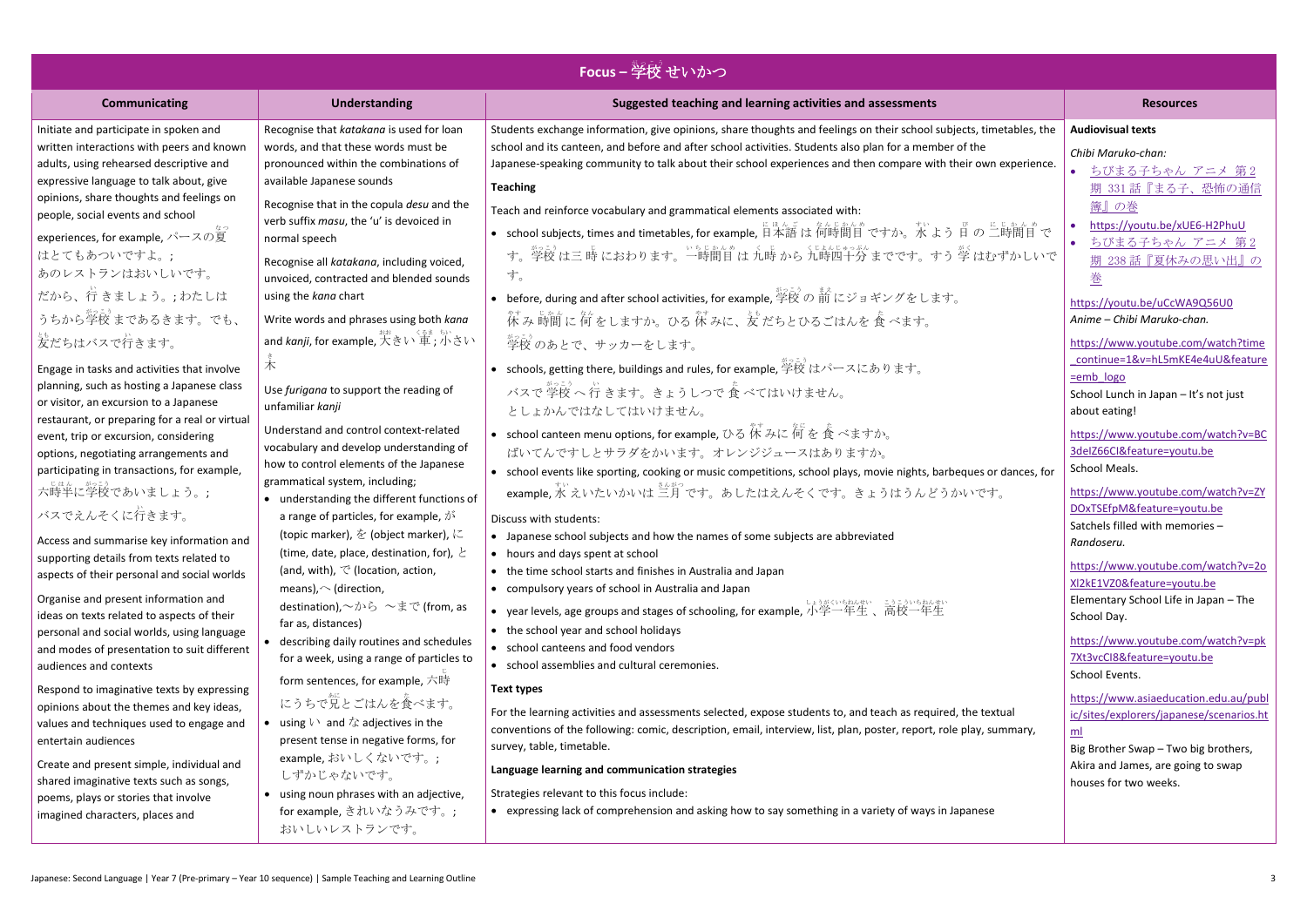| <b>Focus – 学校 せいかつ</b>                                                                                                                                                                                                                                                                                                                                                                                                                                                                                                                                                                                                                                                                                                                                                               |                                                                                                                                                                                                                                                                                                                                                                                                                                                                                                                                                                                                                                                                                                                                                                                                                                                                                                                                                                                                                                                                                                                                                                                                                            |                                                                                                                                                                                                                                                                                                                                                                                                                                                                                                                                                                                                                                                                                                                                                                                                                                                                                                                                                                                                                                                                                                                                                                                                                                                                                                                                                                                                                                                                                                                                                                                                                                                                                                                                                                                                                                                                                                                                                                                                                                                                                                                                                                                                                                                                                                                                                                                                                                                                                                                                                                                                          |                                                                                                                                                                                                                                                                                                                                                                                                                                                                                                                                                                                                                                                                                                                                                                                                                                                                                                                                                                                                                                                                        |
|--------------------------------------------------------------------------------------------------------------------------------------------------------------------------------------------------------------------------------------------------------------------------------------------------------------------------------------------------------------------------------------------------------------------------------------------------------------------------------------------------------------------------------------------------------------------------------------------------------------------------------------------------------------------------------------------------------------------------------------------------------------------------------------|----------------------------------------------------------------------------------------------------------------------------------------------------------------------------------------------------------------------------------------------------------------------------------------------------------------------------------------------------------------------------------------------------------------------------------------------------------------------------------------------------------------------------------------------------------------------------------------------------------------------------------------------------------------------------------------------------------------------------------------------------------------------------------------------------------------------------------------------------------------------------------------------------------------------------------------------------------------------------------------------------------------------------------------------------------------------------------------------------------------------------------------------------------------------------------------------------------------------------|----------------------------------------------------------------------------------------------------------------------------------------------------------------------------------------------------------------------------------------------------------------------------------------------------------------------------------------------------------------------------------------------------------------------------------------------------------------------------------------------------------------------------------------------------------------------------------------------------------------------------------------------------------------------------------------------------------------------------------------------------------------------------------------------------------------------------------------------------------------------------------------------------------------------------------------------------------------------------------------------------------------------------------------------------------------------------------------------------------------------------------------------------------------------------------------------------------------------------------------------------------------------------------------------------------------------------------------------------------------------------------------------------------------------------------------------------------------------------------------------------------------------------------------------------------------------------------------------------------------------------------------------------------------------------------------------------------------------------------------------------------------------------------------------------------------------------------------------------------------------------------------------------------------------------------------------------------------------------------------------------------------------------------------------------------------------------------------------------------------------------------------------------------------------------------------------------------------------------------------------------------------------------------------------------------------------------------------------------------------------------------------------------------------------------------------------------------------------------------------------------------------------------------------------------------------------------------------------------------|------------------------------------------------------------------------------------------------------------------------------------------------------------------------------------------------------------------------------------------------------------------------------------------------------------------------------------------------------------------------------------------------------------------------------------------------------------------------------------------------------------------------------------------------------------------------------------------------------------------------------------------------------------------------------------------------------------------------------------------------------------------------------------------------------------------------------------------------------------------------------------------------------------------------------------------------------------------------------------------------------------------------------------------------------------------------|
| <b>Communicating</b>                                                                                                                                                                                                                                                                                                                                                                                                                                                                                                                                                                                                                                                                                                                                                                 | <b>Understanding</b>                                                                                                                                                                                                                                                                                                                                                                                                                                                                                                                                                                                                                                                                                                                                                                                                                                                                                                                                                                                                                                                                                                                                                                                                       | Suggested teaching and learning activities and assessments                                                                                                                                                                                                                                                                                                                                                                                                                                                                                                                                                                                                                                                                                                                                                                                                                                                                                                                                                                                                                                                                                                                                                                                                                                                                                                                                                                                                                                                                                                                                                                                                                                                                                                                                                                                                                                                                                                                                                                                                                                                                                                                                                                                                                                                                                                                                                                                                                                                                                                                                               | <b>Resources</b>                                                                                                                                                                                                                                                                                                                                                                                                                                                                                                                                                                                                                                                                                                                                                                                                                                                                                                                                                                                                                                                       |
| experiences, to entertain peers and<br>younger audiences<br>Translate texts and compare their own<br>translation to classmates', noticing when it<br>particles<br>is difficult to transfer meaning from one<br>language to the other<br>Interact and engage with members of the<br>Japanese-speaking community to share and<br>compare aspects of culture that affect<br>communication and notice how their own<br>culture impacts on language use, for<br>example, ways of expressing feelings or<br>politeness protocols associated with social<br>events<br>Consider how their own biography,<br>including personal experiences, family<br>origins, traditions and beliefs, interests and<br>experience, influences their identity and<br>communication<br>elements<br>each other | • understanding that the exact word<br>order of noun phrases is not important<br>as long as they appear before the verb<br>and are accompanied by correct<br>• understanding the role of sentence-<br>ending particles in conversation, for<br>example, $\lambda$ for confirming or expecting<br>a response and $\downarrow$ for emphasis<br>• using adverbs as formulaic expressions,<br>for example, いつも、ときどき<br>• creating cohesion and flow by using<br>conjunctions, for example, $\mathfrak{S}$ to<br>• understanding how to indicate<br>politeness using ご and お prefixes, for<br>example, お名前; 先生のごかぞく。<br>Continue to build a metalanguage in<br>Japanese to describe and increase control<br>of grammatical concepts and language<br>Understand how and why different scripts<br>are used in different types of texts<br>Understand variations in Japanese<br>language use that reflect different levels of<br>formality, authority and status<br>Understand that the Japanese language has<br>evolved and developed through different<br>periods of influence and change<br>Understand that Japanese language and<br>culture, like all languages and cultures, are<br>interrelated, both shaping and reflecting | • self-correction, both in spoken and written forms.<br>Learning activities and assessments<br>In teaching the content, choose from the following and instruct/require students to:<br>• exchange information on what subjects students study in Australia and Japan and their opinions of them<br>• listen to descriptions of school days and complete timetables or answer questions<br>• conduct a class survey about school subjects<br>• interview a friend about their after-school activities, then write a report about their activities and compare this<br>with Japanese students' activities<br>• listen to a conversation and draw a map of a school<br>• prepare a plan of the school and label facilities in Japanese, then present it, providing information, such as<br>where facilities are located<br>• view the anime Chibi Maruko-chan and compare what they hear and see in the text with their school<br>• perform a role play where participants exchange opinions about school subjects<br>• compare a typical Japanese high school timetable with their own timetable to see similarities and differences<br>• provide information to someone so they can complete a timetable<br>• view the audiovisual text School Lunch in Japan – It's not just about eating! and express their opinion about<br>kyushoku<br>• view the audiovisual text Satchels filled with memories and compare the randoseru with their school bag<br>• listen to texts related to school life and complete a table which summarises the activities<br>• write an email to a Japanese friend describing a typical school day<br>• read a text of someone's school day and summarise it<br>• make a list of rules for their ideal school, including dos and don'ts<br>• translate a description of a person's school experience and compare their translation to someone else's<br>• view an audiovisual clip of a typical Japanese school and compare it to an Australian school<br>• participate in online interactive activities on the topics Telling the time, Sports, The things I do, My day, Going<br>places and World around me<br>• read and design a comic strip based on a text about school activities<br>• design a comic strip based on a day at school<br>• read a text based on a day at school and respond to questions about it in English<br>• write the script of a role play based on a text about a day at school<br>• design a poster listing the extracurricular activities available at school, including information about what they<br>will learn by attending the activity. | <b>Audio texts</b><br>https://minnanokyozai.jp/kyozai/materi<br>al/KTS00110/ja/render.do<br>Minnano Kyozai - School timetable.<br><b>Online resources</b><br>https://jisho.org<br>Japanese-English online dictionary.<br>https://web-<br>japan.org/kidsweb/manga/0710/index.h<br>tml<br>Kids Web Japan - Manga - October -<br>Sports Day.<br>https://www.education.vic.gov.au/lang<br>uagesonline/japanese/japanese.htm<br>Languages Online - Interactive activities<br>for various topics including Telling the<br>time, Sports, The things I do and My<br>day.<br>https://www.asiaeducation.edu.au/publ<br>ic/sites/readers/main.htm<br>This activity can be accessed from<br>https://www.scootle.edu.au/<br>Interactive activities including Going<br>places and World around me.<br>https://www.quia.com/jg/384438.html<br>Quia - School subjects - includes<br>flashcards, matching game and<br>concentration game about school<br>subjects.<br>https://minnanokyozai.jp/kyozai/materi<br>al/home/en/render.do<br>Minnano Kyozai - List of Japanese<br>resources. |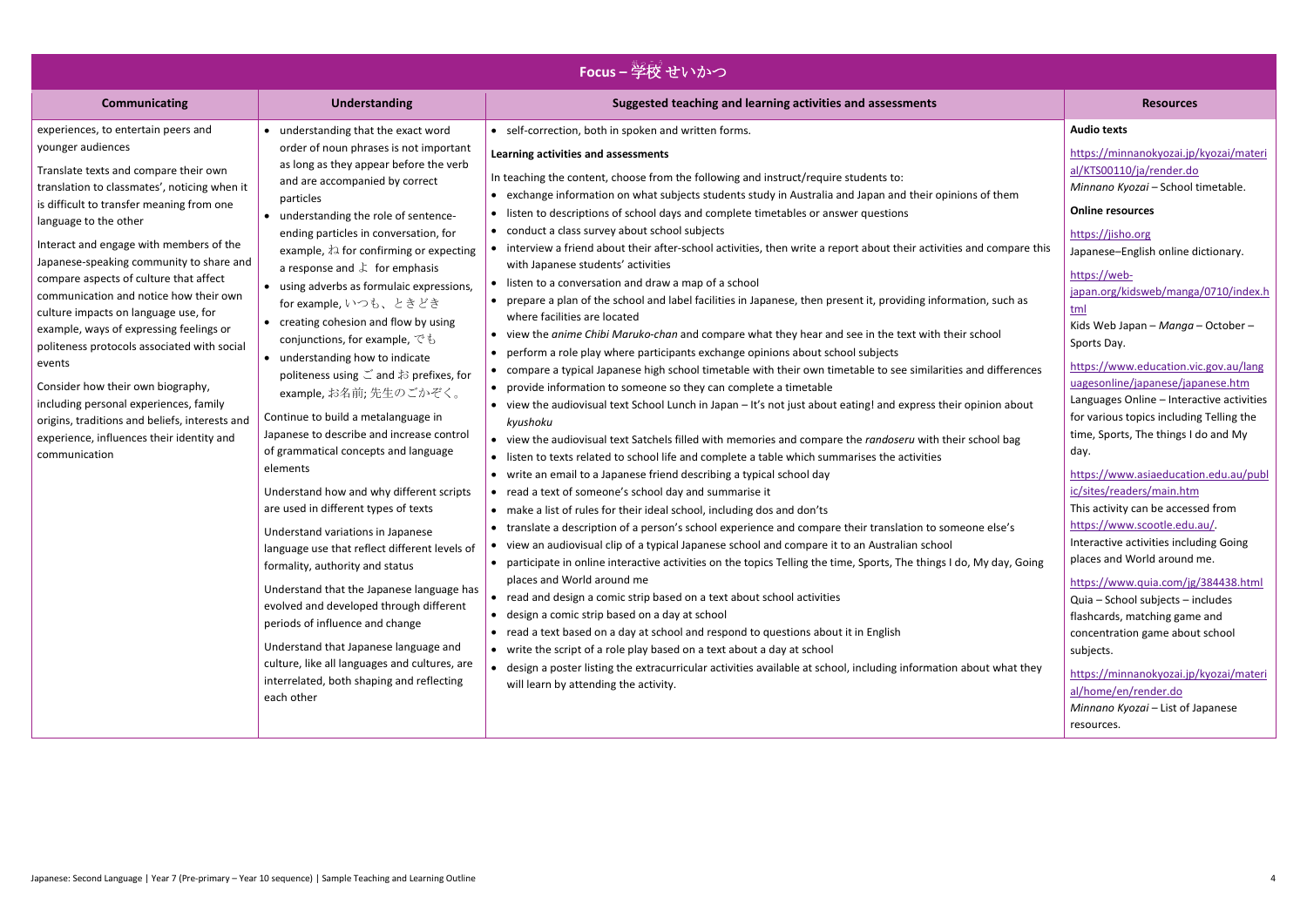| Focus-おめでとう!                                                                                                                                                                                                                                               |                                                                                                                                                                                                                             |                                                                                                                                                                                                                                                                                                                                                                                         |                                                                                                                                                                                        |
|------------------------------------------------------------------------------------------------------------------------------------------------------------------------------------------------------------------------------------------------------------|-----------------------------------------------------------------------------------------------------------------------------------------------------------------------------------------------------------------------------|-----------------------------------------------------------------------------------------------------------------------------------------------------------------------------------------------------------------------------------------------------------------------------------------------------------------------------------------------------------------------------------------|----------------------------------------------------------------------------------------------------------------------------------------------------------------------------------------|
| <b>Communicating</b>                                                                                                                                                                                                                                       | <b>Understanding</b>                                                                                                                                                                                                        | Suggested teaching and learning activities and assessments                                                                                                                                                                                                                                                                                                                              | <b>Resources</b>                                                                                                                                                                       |
| Initiate and participate in interactions with<br>peers and known adults, using rehearsed<br>descriptive and expressive language to talk<br>about, give opinions, share thoughts and                                                                        | Recognise that katakana is used for loan<br>words, and that these words must be<br>pronounced within the combinations of<br>available Japanese sounds                                                                       | Students exchange information, give opinions, share thoughts and feelings on social events at home: celebrating a<br>birthday, having a sleepover, themed party or barbeque. They plan events for Christmas and New Year and send<br>invitations, negotiate the purchase of gifts, and learn aspects of table etiquette.<br><b>Teaching</b>                                             | <b>Audiovisual texts</b><br>https://www.youtube.com/watch?v=Sx2<br>UqSxAPfk&feature=youtu.be<br>Karuta - A Japanese Card Game.                                                         |
| feelings on people, social events and<br>school experiences, for example, $\mathcal{N} \rightarrow \mathcal{R} \mathcal{D}$<br>夏はとてもあついですよ。;<br>あのレストランはおいしいです。<br>だから、行きましょう。;わたしは<br>うちから学校 まであるきます。でも、                                                  | Recognise that in the copula desu and the<br>verb suffix masu, the 'u' is devoiced in<br>normal speech<br>Recognise all katakana, including voiced,<br>unvoiced, contracted and blended sounds<br>using the kana chart      | Teach and reinforce with students vocabulary and grammatical elements associated with:<br>● giving directions to a person's house, for example, わたしの 家 はこうえんの 前 にあります。<br>パースえきからバスで「す。<br>• a sleepover, themed party or barbeque, for example,                                                                                                                                        | <b>Audio texts</b><br>https://minnanokyozai.jp/kyozai/material<br>KTS00145/ja/render.do<br>Minnano Kyozai - Role play giving and<br>following directions.<br><b>Online resources</b>   |
| 妄だちはバスで行きます。<br>Engage in tasks and activities that involve<br>planning, such as hosting a Japanese class<br>or visitor, an excursion to a Japanese<br>restaurant, or preparing for a real or virtual                                                      | Write words and phrases using both kana<br>and <i>kanji,</i> for example, 大きい 車; 小さい<br>木<br>Use furigana to support the reading of<br>unfamiliar kanji                                                                     | • ideas for suitable Christmas/birthday gifts, for example, 母は本が好きです。;<br>だから、たんじょう 日に 本を 買 います。クリスマスにお 父 さんに 何 を 買 いますか。<br>• discussing food and drink customs at social events, for example,<br>*おしょう 月 に *おもちを 食 べます。そして、あまざけを 飲 みます。(*お = prefix)<br>Discuss with students:                                                                                                        | https://www.education.vic.gov.au/langua<br>gesonline/japanese/japanese.htm<br>Languages Online - Interactive activities<br>for various topics including The things I<br>do and My day. |
| event, trip or excursion, considering<br>options, negotiating arrangements and<br>participating in transactions, for example,<br>- しょん かこっ<br>六時半に学校であいましょう。;<br>バスでえんそくに行きます。                                                                             | Understand and control context-related<br>vocabulary and develop understanding of<br>how to control elements of the Japanese<br>grammatical system, including;                                                              | • table etiquette, for example, Japanese people eat with chopsticks, thanking before and after eating<br>appropriate behaviour when visiting a Japanese home, for example, removing shoes before entering the house,<br>waiting until being invited to eat or drink, showing respect to elders<br>• how to answer the phone                                                             | https://www.education.vic.gov.au/langua<br>gesonline/japanese/japanese.htm<br>Interactive activities - Food and health<br>and Getting around.<br>https://web-japan.org/kidsweb/        |
| Access and summarise key information and<br>supporting details from texts related to<br>aspects of their personal and social worlds                                                                                                                        | • understanding the different functions of<br>a range of particles, for example, $\phi^{\xi}$<br>(topic marker), を (object marker), に<br>(time, date, place, destination, for), $\geq$<br>(and, with), で (location, action, | significance of and customs associated with Japanese holidays, for example, religious holidays, such as<br>Christmas and New Year<br>• stereotypes relating to eating habits, values and/or experiences during celebrations/commemorations in<br>Australia and Japan.<br>Text types                                                                                                     | virtual/house/index.html<br>Kids Web Japan - Japanese houses.<br>https://web-japan.org/kidsweb/<br>manga/0701/index.html                                                               |
| Organise and present information and<br>ideas on texts related to aspects of their<br>personal and social worlds, using language<br>and modes of presentation to suit different<br>audiences and contexts                                                  | means), $\sim$ (direction,<br>destination), $\sim$ から ~まで (from, as<br>far as, distances)<br>describing daily routines and schedules<br>for a week, using a range of particles to                                           | For the learning activities and assessments selected, expose students to, and teach as required, the textual<br>conventions of the following: advertisement, conversation, description, discussion, email, invitation, letter, list,<br>map, message, note, role play, song, survey.<br>Language learning and communication strategies                                                  | Kids Web Japan - Manga - Japanese<br>New Year's Rice Cakes.<br>https://jisho.org<br>Japanese-English online dictionary.<br>https://minnanokyozai.jp/kyozai/material                    |
| Translate texts and compare their own<br>translation to classmates', noticing when it<br>is difficult to transfer meaning from one<br>language to the other                                                                                                | form sentences, for example,<br>六時にうちで兄とごはんを食<br>べます。<br>• using $\vee$ and $\stackrel{\star}{\sim}$ adjectives in the                                                                                                      | Strategies relevant to this focus include:<br>• cooperating and collaborating with others to solve a problem<br>• using graphic organisers, for example, PMI charts and diagrams, to prepare and organise spoken and/or written<br>texts.                                                                                                                                               | /home/en/render.do<br>Minnano Kyozai - List of Japanese<br>resources.<br><b>Assessments</b>                                                                                            |
| Interact and engage with members of the<br>Japanese-speaking community to share<br>and compare aspects of culture that affect<br>communication and notice how their own<br>culture impacts on language use, for<br>example, ways of expressing feelings or | present tense in negative forms, for<br>example,おいしくないです。;<br>しずかじゃないです。                                                                                                                                                    | Learning activities and assessments<br>In teaching the content, choose from the following and instruct/require students to:<br>sing the Japanese version of the Happy Birthday song, Otanjoubi omedetou<br>give and respond to spoken or written invitations and messages<br>$\bullet$<br>• perform a role play about phoning a friend and inviting them to a celebration at their home | Accessible on the School Curriculum and<br><b>Standards Authority website</b><br>https://k10outline.scsa.wa.edu.au/home<br>/year-7-to-year-10/languages                                |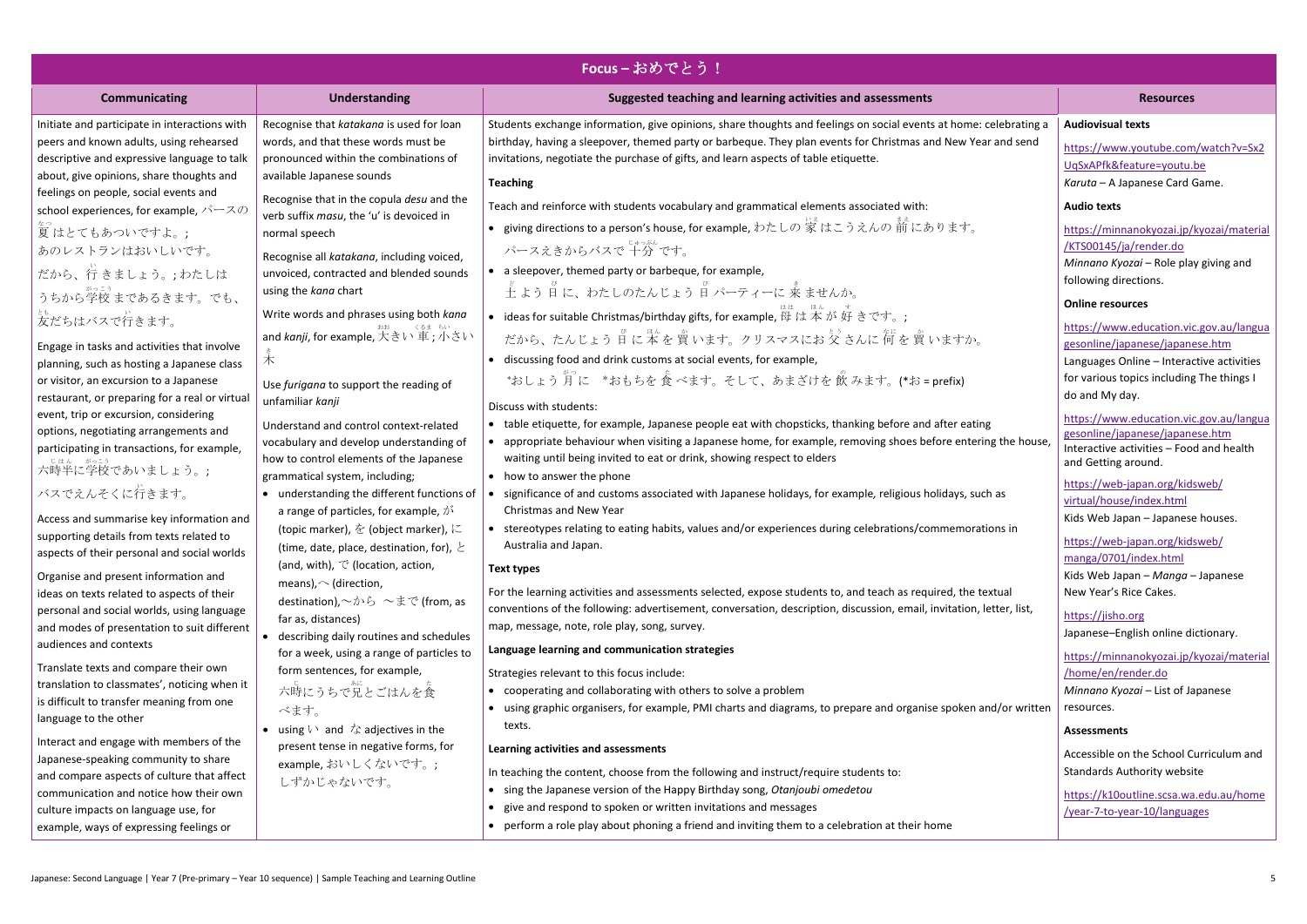| Focus-おめでとう!                                                                                                                                                                                                                                         |                                                                                                                                                                                                                                                                                                                                                                                                                                                                                                                                                                                                                                                                                                                                                                                                                                                                                                                                                                                                                                                                                                                                                                                                                                                                                                                                                                 |                                                                                                                                                                                                                                                                                                                                                                                                                                                                                                                                                                                                                                                                                                                                                                                                                                                                                                                                                                                                                                                                                                                                                                                                                                                                                                                                                                                                                                                                                                                                                                                                                                                                                                                                                                                                                                                                                                                                                                                                                                                                      |                                                                                                                                                                                        |  |
|------------------------------------------------------------------------------------------------------------------------------------------------------------------------------------------------------------------------------------------------------|-----------------------------------------------------------------------------------------------------------------------------------------------------------------------------------------------------------------------------------------------------------------------------------------------------------------------------------------------------------------------------------------------------------------------------------------------------------------------------------------------------------------------------------------------------------------------------------------------------------------------------------------------------------------------------------------------------------------------------------------------------------------------------------------------------------------------------------------------------------------------------------------------------------------------------------------------------------------------------------------------------------------------------------------------------------------------------------------------------------------------------------------------------------------------------------------------------------------------------------------------------------------------------------------------------------------------------------------------------------------|----------------------------------------------------------------------------------------------------------------------------------------------------------------------------------------------------------------------------------------------------------------------------------------------------------------------------------------------------------------------------------------------------------------------------------------------------------------------------------------------------------------------------------------------------------------------------------------------------------------------------------------------------------------------------------------------------------------------------------------------------------------------------------------------------------------------------------------------------------------------------------------------------------------------------------------------------------------------------------------------------------------------------------------------------------------------------------------------------------------------------------------------------------------------------------------------------------------------------------------------------------------------------------------------------------------------------------------------------------------------------------------------------------------------------------------------------------------------------------------------------------------------------------------------------------------------------------------------------------------------------------------------------------------------------------------------------------------------------------------------------------------------------------------------------------------------------------------------------------------------------------------------------------------------------------------------------------------------------------------------------------------------------------------------------------------------|----------------------------------------------------------------------------------------------------------------------------------------------------------------------------------------|--|
| <b>Communicating</b>                                                                                                                                                                                                                                 | <b>Understanding</b>                                                                                                                                                                                                                                                                                                                                                                                                                                                                                                                                                                                                                                                                                                                                                                                                                                                                                                                                                                                                                                                                                                                                                                                                                                                                                                                                            | Suggested teaching and learning activities and assessments                                                                                                                                                                                                                                                                                                                                                                                                                                                                                                                                                                                                                                                                                                                                                                                                                                                                                                                                                                                                                                                                                                                                                                                                                                                                                                                                                                                                                                                                                                                                                                                                                                                                                                                                                                                                                                                                                                                                                                                                           | <b>Resources</b>                                                                                                                                                                       |  |
| politeness protocols associated with social<br>events<br>Consider how their own biography,<br>including personal experiences, family<br>origins, traditions and beliefs, interests and<br>experience, influences their identity and<br>communication | • using noun phrases with an adjective,<br>for example, きれいなうみです。;<br>おいしいレストランです。<br>• understanding that the exact word<br>order of noun phrases is not important<br>as long as they appear before the verb<br>and are accompanied by correct<br>particles<br>• understanding the role of sentence-<br>ending particles in conversation, for<br>example, $\lambda$ for confirming or expecting<br>a response and $\downarrow$ for emphasis<br>• using adverbs as formulaic expressions,<br>for example, いつも、ときどき<br>• creating cohesion and flow by using<br>conjunctions, for example, $\check{\mathfrak{S}}$ to<br>• understanding how to indicate<br>politeness using ご and お prefixes, for<br>example, お名前; 先生のご家族 。<br>Continue to build a metalanguage in<br>Japanese to describe and increase control<br>of grammatical concepts and language<br>elements<br>Understand how and why different scripts<br>are used in different types of texts<br>Understand variations in Japanese<br>language use that reflect different levels of<br>formality, authority and status<br>Understand that the Japanese language<br>has evolved and developed through<br>different periods of influence and change<br>Understand that Japanese language and<br>culture, like all languages and cultures, are<br>interrelated, both shaping and reflecting<br>each other | • write an invitation/email to a friend and/or adult regarding a celebration at home, providing date and time,<br>directions to get to their house, what to bring and wear, and requesting a reply<br>• reply to an invitation, stating whether they can come or not and providing additional details, such as a request<br>for directions to a house, or an excuse or reason for non-attendance<br>• reflect on how history and beliefs are embedded in a culture's civil and religious holidays and customs<br>• read or listen to texts related to food and drink customs in Japan and Australia and present the information in a<br>visual format<br>• conduct a class survey of favourite foods<br>• discuss the most popular foods served at celebrations like Christmas, New Year and birthday parties in Japan<br>and Australia<br>discuss stereotypical Australian values and experiences at holiday times, such as New Year, Australia Day and<br>Christmas. Students then reflect on how 'typical' their family is and the reasons for this<br>participate in interactive activities, for example, The things I do, My day, Food and health, and Getting around<br>• write a letter to a Japanese friend, providing information about their birthday celebrations, school holidays and<br>favourite holiday, and/or customs for civic and/or religious holidays in Australia<br>• listen to a conversation, take notes and write the email or invitation that came before, for example, a<br>conversation in a restaurant, cinema or museum with 'clues' about participants' names, dates and times and<br>meeting place. Students make up any missing information<br>• view a number of possible presents, the associated prices, and descriptions of people and their interests and<br>decide which present/s would be most appreciated. Students propose other suitable presents and the class<br>determines a 'definitive' list. Students might also be given a limited amount to spend, from which they have to<br>provide every person with a gift. | Resutoran ni ikimasenka?<br>Part A - Read an invitation to a<br>restaurant and respond to questions in<br>English.<br>Part B – Write an email response to the<br>invitation in Part A. |  |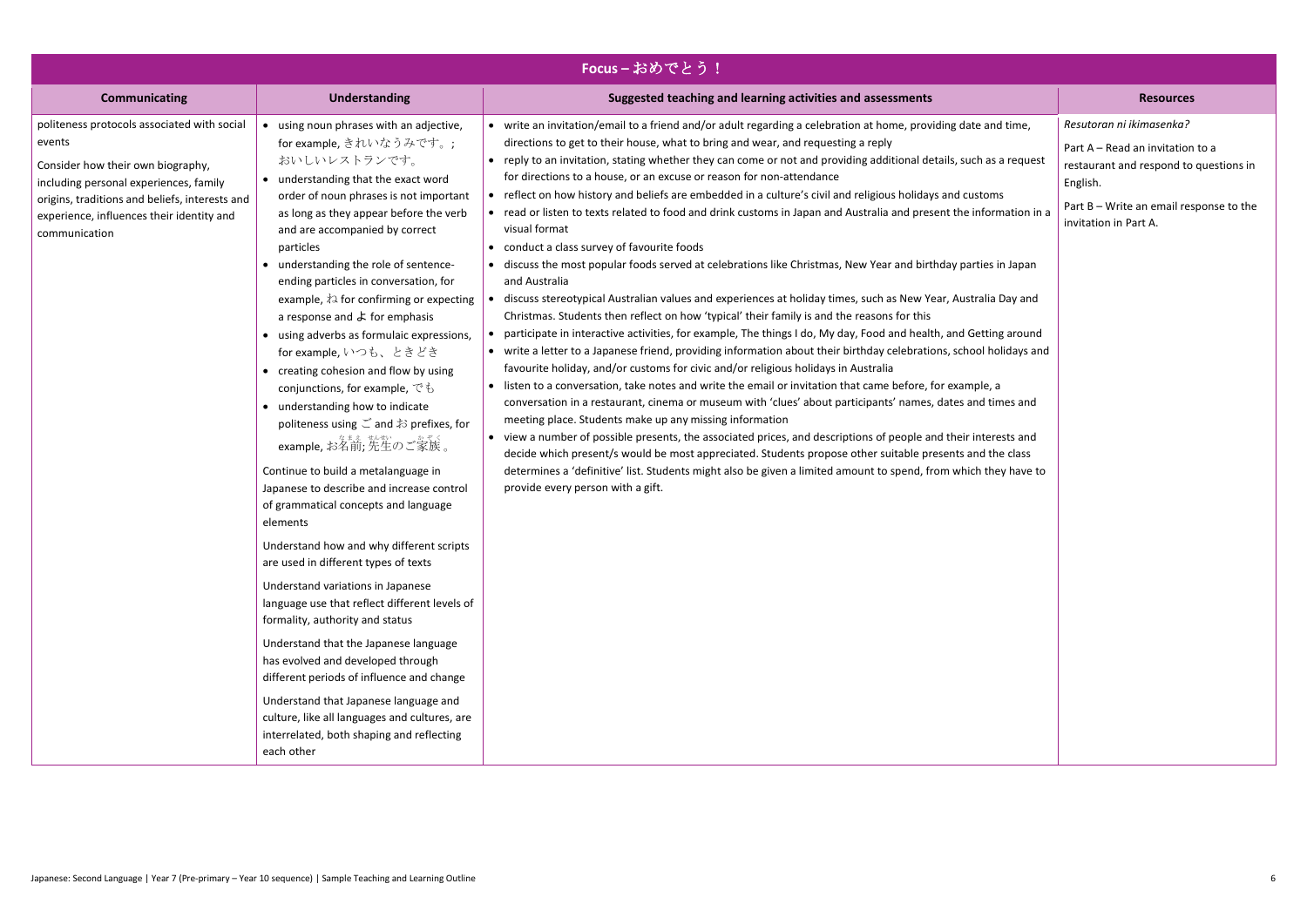| Focus – でかけましょう! Let's go out!                                                                                                                                                                                       |                                                                                                                                                                                                                    |                                                                                                                                                                                                                                                                                                                                                                                                                                                                   |                                                                                                                                                                                             |
|----------------------------------------------------------------------------------------------------------------------------------------------------------------------------------------------------------------------|--------------------------------------------------------------------------------------------------------------------------------------------------------------------------------------------------------------------|-------------------------------------------------------------------------------------------------------------------------------------------------------------------------------------------------------------------------------------------------------------------------------------------------------------------------------------------------------------------------------------------------------------------------------------------------------------------|---------------------------------------------------------------------------------------------------------------------------------------------------------------------------------------------|
| Communicating                                                                                                                                                                                                        | <b>Understanding</b>                                                                                                                                                                                               | Suggested teaching and learning activities and assessments                                                                                                                                                                                                                                                                                                                                                                                                        | <b>Resources</b>                                                                                                                                                                            |
| Initiate and participate in interactions with<br>peers and known adults to exchange<br>information about and give opinions, share<br>thoughts and feelings on people, social<br>events and school experiences, for   | Recognise that katakana is used for loan<br>words, and that these words must be<br>pronounced within the combinations of<br>available Japanese sounds<br>Recognise that in the copula desu and the                 | Students exchange information, give opinions, share thoughts and feelings on social events outside the home:<br>going to the cinema, a music concert or a Japanese restaurant. They make arrangements about where and when<br>to meet, how to get there, what to bring, what to wear/not forget and discuss the weather. They negotiate what<br>to see and do and participate in transactions at a café or restaurant and on public transport.<br><b>Teaching</b> | <b>Audio texts</b><br>https://minnanokyozai.jp/kyozai/material<br>/KTS00118/en/render.do<br>Minnano Kyozai - Invite friends for an<br>event such as party or concert                        |
| example, パースの夏<br>はとてもあついですよ。;<br>あのレストランはおいしいです。<br>だから、行きましょう。;わたしは<br>うちから学校まであるきます。でも、                                                                                                                           | verb suffix masu, the 'u' is devoiced in<br>normal speech<br>Recognise all katakana, including voiced,<br>unvoiced, contracted and blended sounds<br>using the kana chart                                          | Teach and reinforce with students vocabulary and grammatical elements associated with:<br>● making arrangements to go to the cinema, for example, しゅうまつにえいがを 見 ませんか。何を 見 ます<br>か。何時に行きますか。六 時半に 学校 であいましょう。<br>● giving opinions about a film, music or food, for example, どんなえいがが 好 きですか。                                                                                                                                                                        | https://minnanokyozai.jp/kyozai/material<br>KTS00121/en/render.do<br>Minnano Kyozai - Conversation about<br>who did what and how they felt about it<br>https://www.youtube.com/watch?v=0IBT |
| 妄だちはバスで行きます。<br>Engage in individual and collaborative tasks                                                                                                                                                         | Write words and phrases using both kana<br>and <i>kanji,</i> for example, 大きい 車; 小さい<br>木                                                                                                                          | アクションやラブストーリが好きです。」ポップはゆうめいです。でも、あまりききません。<br>● dining in a restaurant, for example, おすしはおいしいですよ。でも、*おさしみは好きじゃないです。                                                                                                                                                                                                                                                                                                                                               | hWzb8uo<br>The Cutting Edge [Sushi] - # Tokyo [Japan]<br><b>Online resources</b>                                                                                                            |
| that involve planning, such as hosting a<br>Japanese class or visitor, an excursion to a<br>Japanese restaurant, or preparing for a real<br>or virtual event, trip or excursion,<br>considering options, negotiating | Use furigana to support the reading of<br>unfamiliar kanji<br>Understand and control context-related                                                                                                               | (お= prefix) わたしはいつもおちゃを 飲 みます。あのレストランはおいしいですよ。だから 日本 りょ<br>うりのレストランに 行 きましょう。<br>• public transport, for example, 家からパースまででん 軍とバスで行きます。                                                                                                                                                                                                                                                                                                                           | https://www.education.vic.gov.au/langua<br>gesonline/japanese/japanese.htm<br>Languages Online - Interactive activities<br>- The things I do and Food.                                      |
| arrangements and participating in<br>transactions, for example,<br>六時半に学校であいましょう。;                                                                                                                                   | vocabulary and develop understanding of<br>how to control elements of the Japanese<br>grammatical system, including;<br>• understanding the different functions of                                                 | ● the weather, for example, あしたははれです。だから、ピクニックに行きましょう。<br>きょうはさむいですね。 パースの 夏 はとてもあついですよ。<br>Discuss with students:<br>public transport systems in Japanese cities and compare them to systems in Australian cities<br>$\bullet$                                                                                                                                                                                                                                   | http://japaneseteachingideas.weebly.co<br>m/directions.html<br>Interactive activities - Places and Getting<br>around.                                                                       |
| バスでえんそくに行きます。<br>Access and summarise key information and<br>supporting details from texts related to<br>aspects of their personal and social worlds                                                                 | a range of particles, for example, $\dot{\mathcal{D}}^{\dot{\mathsf{S}}}$<br>(topic marker), を (object marker), に<br>(time, date, place, destination, for), $\geq$<br>(and, with), $\heartsuit$ (location, action, | • eating habits at home and at restaurants in Japan and in Australia<br>• weather and climate in Japan and the effects these have on, for example, lifestyles, clothing and buildings<br>• Japanese cinema and music stars.                                                                                                                                                                                                                                       | https://jisho.org<br>Japanese-English online dictionary.<br>https://minnanokyozai.jp/kyozai/material                                                                                        |
| Organise and present information and<br>ideas on texts related to aspects of their<br>personal and social worlds, using language                                                                                     | means), $\sim$ (direction,<br>destination), $\sim$ から ~まで (from, as<br>far as, distances)<br>• describing daily routines and schedules                                                                             | Text types<br>For the learning activities and assessments selected, expose students to, and teach as required, the textual<br>conventions of the following: advertisement, blog posting, conversation, dialogue, diary entry, discussion, email,<br>invitation, menu, message, narrative, note, play, report, role play, script, storybook, survey.                                                                                                               | /home/en/render.do<br>Minnano Kyozai - List of Japanese<br>resources.<br><b>Assessments</b>                                                                                                 |
| and modes of presentation to suit different<br>audiences and contexts<br>Respond to imaginative textsby expressing<br>opinions about the themes and key ideas,                                                       | for a week, using a range of particles to<br>form sentences, for example, 六時<br>にうちで兄とごはんを食べます。                                                                                                                    | Language learning and communication strategies<br>Strategies relevant to this focus include:<br>• explaining their understanding of a grammatical concept to someone else                                                                                                                                                                                                                                                                                         | Accessible on the School Curriculum and<br><b>Standards Authority website</b>                                                                                                               |
| values and techniques used to engage and<br>entertain audiences<br>Create and present simple, individual and                                                                                                         | • using $\mathsf{L}$ and $\mathsf{L}$ adjectives in the<br>present tense in negative forms, for<br>example,おいしくないです。;                                                                                              | skimming and scanning to locate key words.<br>Learning activities and assessments                                                                                                                                                                                                                                                                                                                                                                                 | https://k10outline.scsa.wa.edu.au/home<br>/year-7-to-year-10/languages<br>Youkoso ようこそ (Welcome)                                                                                            |
| shared imaginative texts such as songs,<br>poems, plays or stories that involve<br>imagined characters, places and                                                                                                   | しずかじゃないです。<br>• using noun phrases with an adjective,<br>for example, きれいなうみです。;<br>おいしいレストランです。                                                                                                                   | In teaching the content, choose from the following and instruct/require students to:<br>• choose, from a selection of invitations and/or advertisements to events, one they would like to attend and<br>explain why<br>participate in transactions at a restaurant (set up in the classroom)                                                                                                                                                                      | Part A - Students are to give a short<br>presentation to a group of visiting<br>Japanese students. For their<br>presentation, they are to research three                                    |